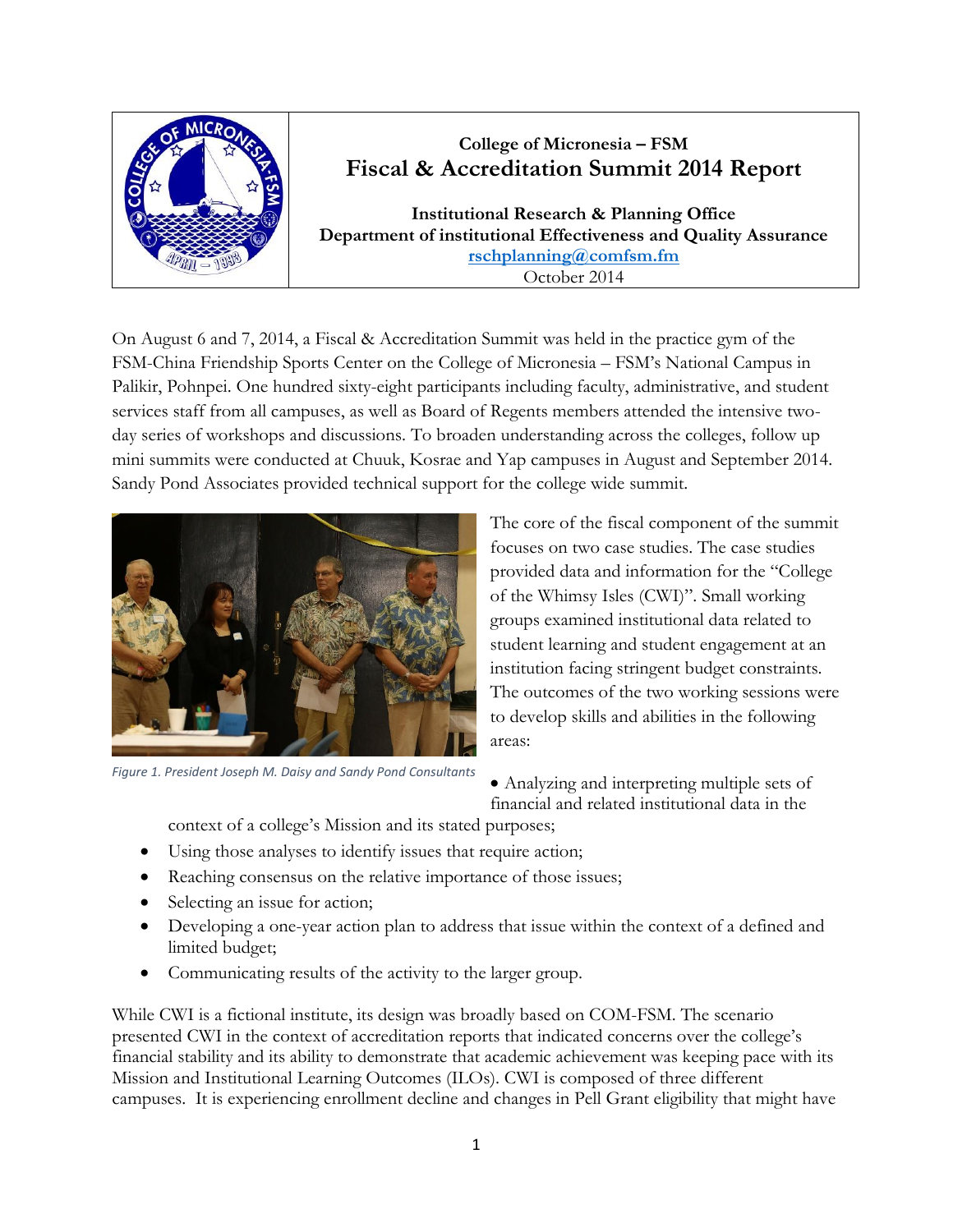additional impact on potential enrollment. CWI has also instituted a hiring freeze and a 2% across the board budget cut for the coming year. The use of a fictional institutional similar to COM-FSM allows participants to develop skills related to real issues facing the college, but in a neutral context.

Case study 1 focused on student achievement and engagement. Data for case study 1 included an institution profile of CWI, its mission, demographics, student completion and retention, student achievement, and engagement for its three campuses. Participants reviewed data sets on enrollment; student learning outcomes by program at course, program and institutional levels; and summary results for the Community College Survey of Student Engagement (CCSSE)<sup>1</sup>. Intense discussions were a hallmark of the small group working sessions. Action planning based on the scenario required participants to clearly define the issue, identify supporting data, list action plan goals,



*Figure 2. 2 Faculty, Chuuk campus dean and comptroller working on CWI scenario*

and define key action plan activities. The case study required consideration of what additional data requirements were need, developing criteria for success, identifying possible barriers to completing the activity, needed resources, and planning for purposeful dialogue.



*Figure 3. Small group reporting to the summit their findings and recommendations*

 $\overline{\phantom{a}}$ 

Reporting the findings and recommendations of the small groups was both an exciting time and quite informative. The consultants provided an overview of promising ideas and some of their observations on the sessions. For case study 1, promising ideas included conducting programby-program audits to determine why there were disparities in outcomes at different levels (course/program/institutional), a greater coordination by faculty of syllabi/assignments across courses in programs, and determining the cause/effect dynamics of achievement issues and retention (especially in the fall-to-fall and fall-to-spring cycles). For enhancing student engagement, promising ideas included continue

administration of CCSSE to compile data trends, including an academic program orientation during new student orientation with focus on career paths, offering more co-curricular activities, and creating a trained group of peer advisors.

The second CWI case study concentered on trends in new student enrollment, retention, credits and completion data. Promising ideas coming out of this case study included creating a formal enrolment management function that includes outreach to high schools and social institutions, improving college marketing techniques; improving understanding of why students attend college;

<sup>1</sup> CCSSE is a US national survey instrument that COM-FSM participated in spring 2013 and 2014.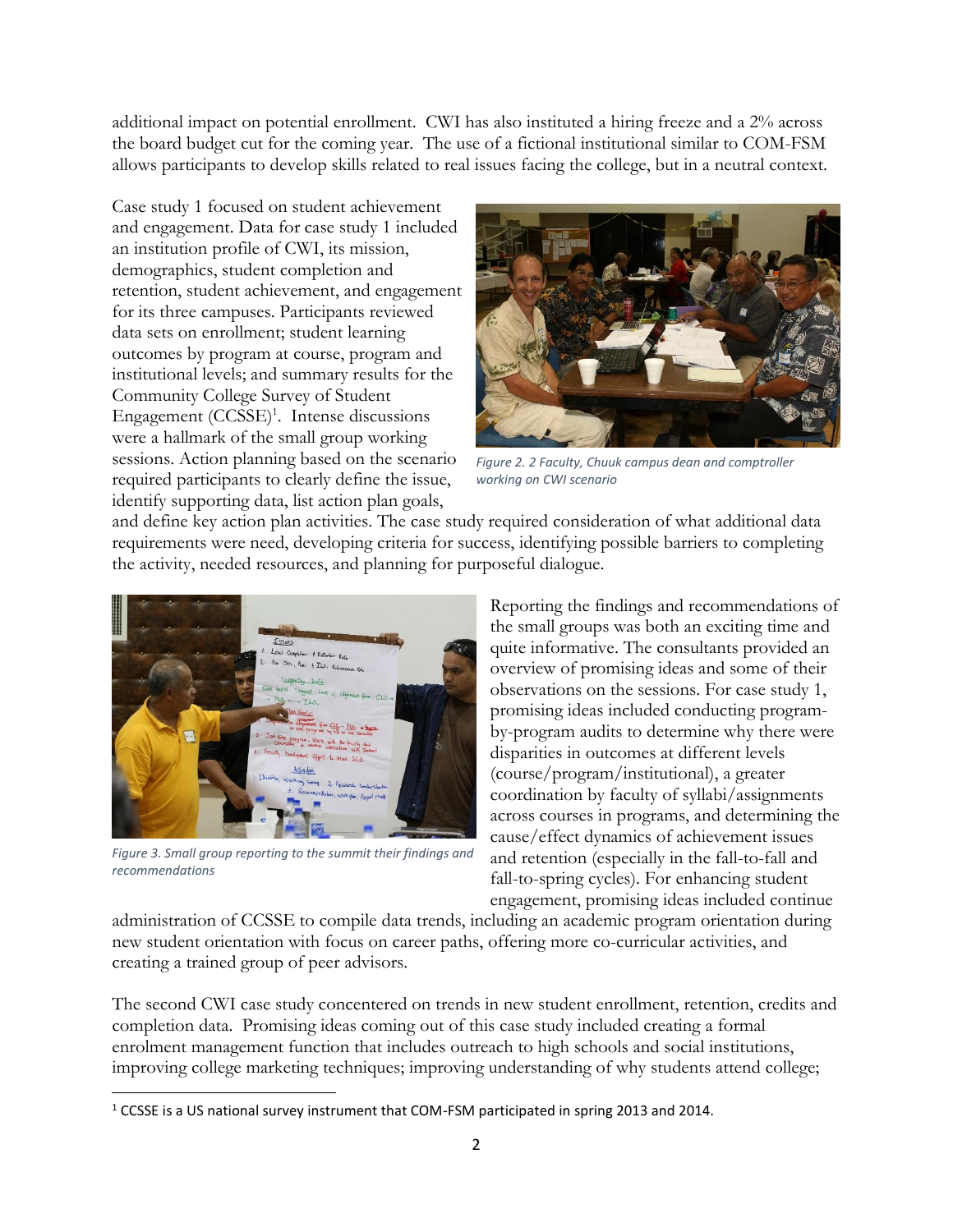exploring new programs that fit student and national needs; and thinking "outside the box" about new sources of revenue.

The Sandy Pond consultants also provided observations regarding their perceptions of working group's discussions and areas where skill development can improve implementation:

- Conducting more frequent information based discussions about what is going on with student achievement,
- Developing a common understanding of how to coordinate improvement against outcomes,
- Developing skills in costing out improvement projects,
- Expanding role of faculty in improving student engagement,
- Improving understanding of the components of enrollment management and differentiate its roles, and

summit 2014.

The college's accreditation liaison officer (ALO) conducted the Accreditation component of the

 Developing a shared understanding of terms (budget, enrollment as revenue, etc.) to improve discussions and planning.



*Figure 4. College ALO, Vice President for Institutional Effectiveness and Quality Assurance, Frankie Harriss*

Outcomes for the Accreditation component of the summit included:

- Demonstrate awareness new employees need to complete the *ACCJC Online Accreditation Basics Course.*
- Demonstrate awareness of the overall accreditation process for the year.
- Get to know your writing team chair(s) and teammates.
- Demonstrate awareness of the major components of the Self Evaluation Report.
- Demonstrate awareness of your general roles and responsibilities within your writing team.
- Demonstrate ability to locate ACCJC Manuals from both the ACCJC website and the COM-FSM website.
- Demonstrate application of the *Formatting and Style Sheet* rules to edit text.
- Demonstrate ability to critically reflect on Standards for an honest self-evaluation.
- Have fun!